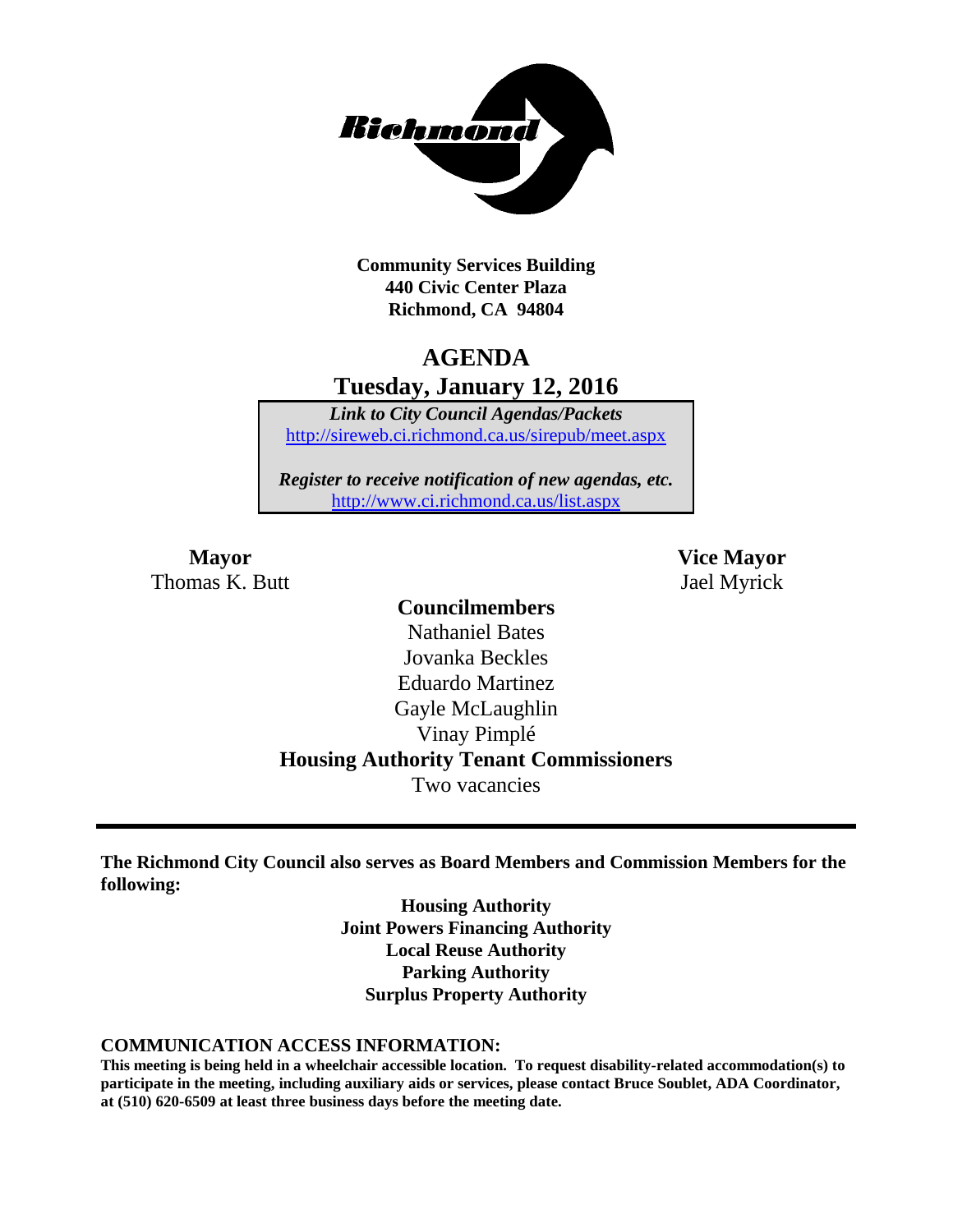# **MEETING PROCEDURES**

The City of Richmond encourages community participation at its City Council meetings and has established procedures that are intended to accommodate public input in a timely and time-sensitive way. As a courtesy to all members of the public who wish to participate in City Council meetings, please observe the following procedures:

**PUBLIC COMMENT ON AGENDA ITEMS:** Anyone who desires to address the City Council on items appearing on the agenda must complete and file a pink speaker's card with the City Clerk **prior** to the City Council's consideration of the item. Once the City Clerk has announced the item, no person shall be permitted to speak on the item other than those persons who have submitted their names to the City Clerk. Your name will be called when the item is announced for discussion. **Each speaker will be allowed TWO (2) MINUTES to address the City Council on NON-PUBLIC HEARING items listed on the agenda.**

**OPEN FORUM FOR PUBLIC COMMENT:** Individuals who would like to address the City Council on matters not listed on the agenda or on items remaining on the consent calendar may do so under Open Forum. All speakers must complete and file a pink speaker's card with the City Clerk **prior** to the commencement of Open Forum. The amount of time allotted to individual speakers shall be determined based on the number of persons requesting to speak during this item. **The time allocation for each speaker will be as follows:** 15 or fewer speakers, a maximum of 2 minutes; 16 to 24 speakers, a maximum of 1 and one-half minutes; and 25 or more speakers, a maximum of 1 minute.

#### **SPEAKERS ARE REQUESTED TO OCCUPY THE RESERVED SEATS IN THE FRONT ROW BEHIND THE SPEAKER'S PODIUM AS THEIR NAME IS ANNOUNCED BY THE CITY CLERK.**

**CONSENT CALENDAR:** Consent Calendar items are considered routine and will be enacted, approved or adopted by one motion unless a request for removal for discussion or explanation is received from the audience or the City Council. A member of the audience requesting to remove an item from the Consent Calendar must first complete a speaker's card and discuss the item with a City staff person who has knowledge of the subject material, prior to filing the card with the City Clerk and **prior** to the City Council's consideration of Agenda Review. An item removed from the Consent Calendar may be placed anywhere on the agenda following the City Council's agenda review.

**CONDUCT AT MEETINGS:** Richmond City Council meetings are limited public forums during which the City strives to provide an open, safe atmosphere and promote robust public debate. Members of the public, however, must comply with state law, as well as the City's laws and procedures and may not actually disrupt the orderly conduct of these meetings. The public, for example, may not shout or use amplifying devices, must submit comment cards and speak during their allotted time, may not create a physical disturbance, may not speak on matters unrelated to issues within the jurisdiction of the City Council or the agenda item at hand, and may not cause immediate threats to public safety.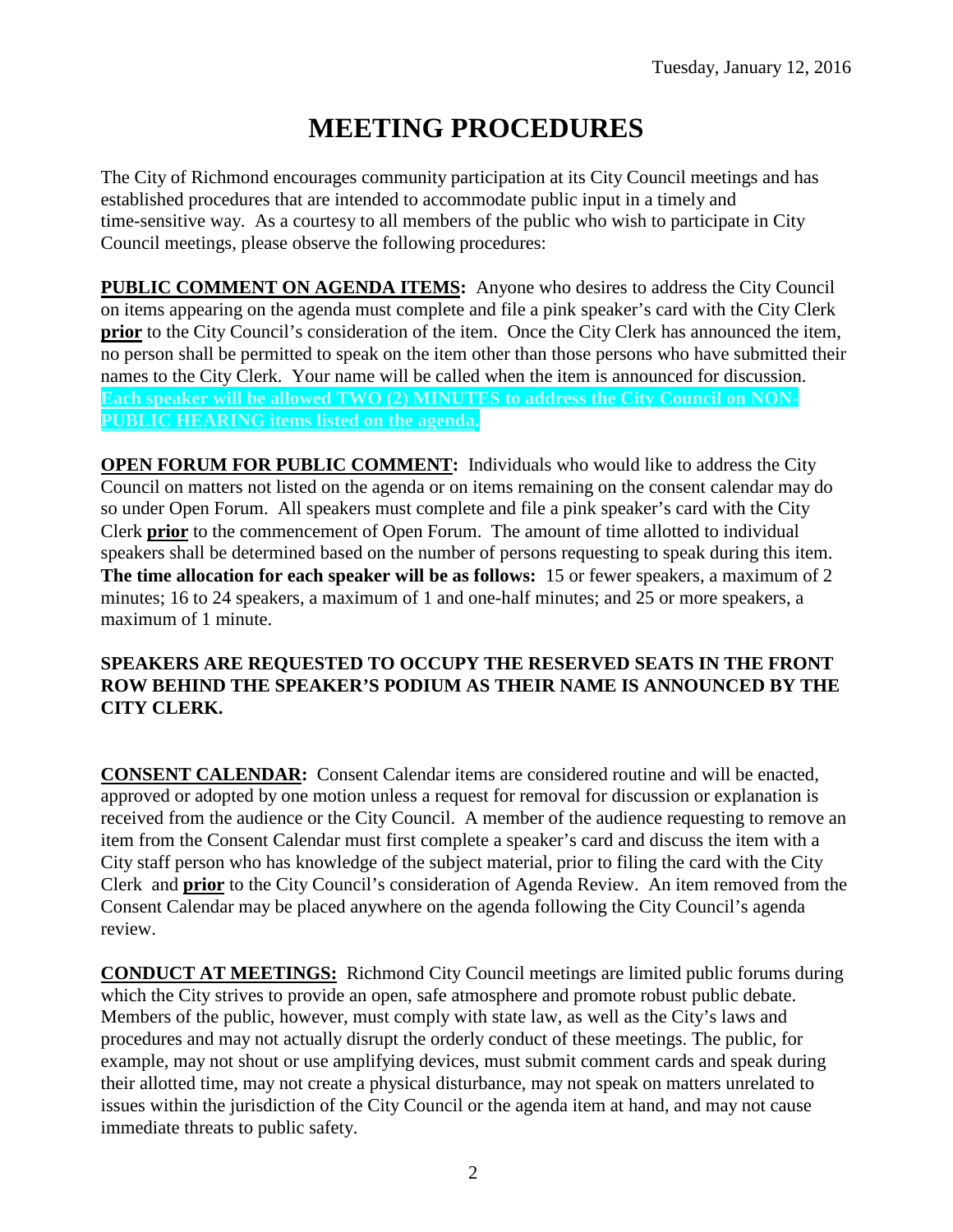**CITY HARASSMENT POLICY:** The City invites public comment and critique about its operations, including comment about the performance of its public officials and employees, at the public meetings of the City Council and boards and commissions. However, discriminatory or harassing comments about or in the presence of City employees, even comments by third parties, may create a hostile work environment, if severe or pervasive. The City prohibits harassment against an applicant, employee, or contractor on the basis of race, religious creed, color, national origin, ancestry, physical disability, medical condition, mental disability, marital status, sex (including pregnancy, childbirth, and related medical conditions), sexual orientation, gender identity, age or veteran status, or any other characteristic protected by federal, state or local law. In order to acknowledge the public's right to comment on City operations at public meetings, which could include comments that violate the City's harassment policy if such comments do not cause an actual disruption under the Council Rules and Procedures, while taking reasonable steps to protect City employees from discrimination and harassment, City Boards and Commissions shall adhere to the following procedures. If any person makes a harassing remark at a public meeting that violates the above City policy prohibiting harassment, the presiding officer of the meeting may, at the conclusion of the speaker's remarks and allotted time: (a) remind the public that the City's Policy Regarding Harassment of its Employees is contained in the written posted agenda; and (b) state that comments in violation of City policy are not condoned by the City and will play no role in City decisions. If any person makes a harassing remark at a public meeting that violates the above City policy, any City employee in the room who is offended by remarks violating the City's policy is excused from attendance at the meeting. No City employee is compelled to remain in attendance where it appears likely that speakers will make further harassing comments. If an employee leaves a City meeting for this reason, the presiding officer may send a designee to notify any offended employee who has left the meeting when those comments are likely concluded so that the employee may return to the meeting. The presiding officer may remind an employee or any council or board or commission member that he or she may leave the meeting if a remark violating the City's harassment policy is made. These procedures supplement the Council Rules and Procedures relating to disruption of orderly conduct at Council meetings.

Any law enforcement officer on duty or whose service is commanded by the presiding officer shall be Sergeant-at-Arms of the Council meetings. He/she, or they, shall carry out all orders and instructions given by the presiding officer for the purpose of maintaining order and decorum at the Council meetings (City Council Rules of Procedure and Order Section III F, RMC Section 2.12.030).

**\*\*\*\*\*\*\*\*\*\*\*\*\*\*\*\*\*\*\*\*\*\*\*\*\*\*\*\*\*\*\*\*\*\*\*\*\*\*\*\*\*\*\*\*\*\*\*\*\*\*\*\*\*\*\*\*\*\***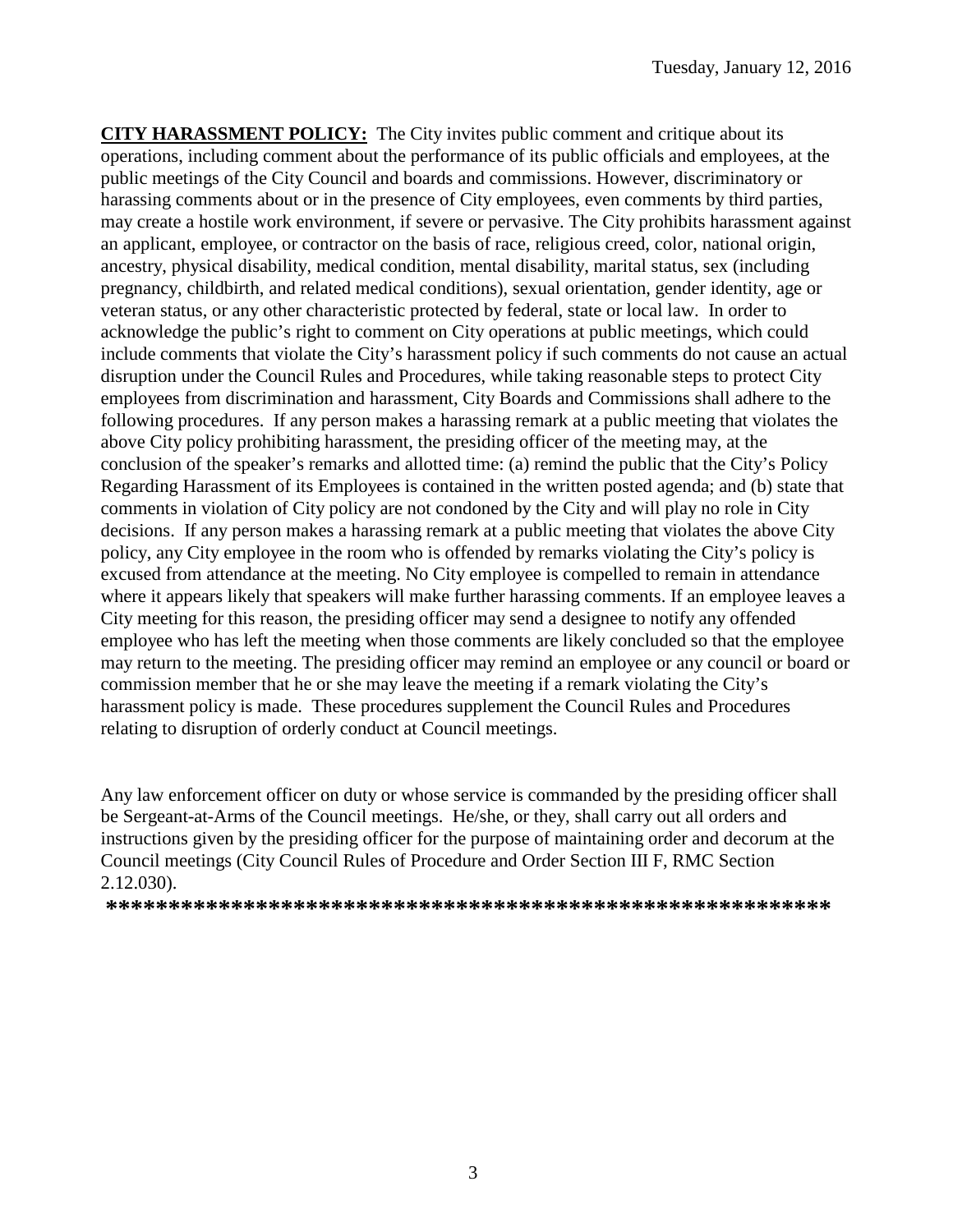## **REGULAR MEETING OF THE RICHMOND CITY COUNCIL**

6:30 p.m.

- **A. PLEDGE TO THE FLAG**
- **B. ROLL CALL**
- **C. STATEMENT OF CONFLICT OF INTEREST**
- **D. AGENDA REVIEW**

#### **E. REPORT FROM THE CITY ATTORNEY OF FINAL DECISIONS MADE DURING CLOSED SESSION**

- **F. REPORT FROM THE CITY MANAGER**
- **G. OPEN FORUM FOR PUBLIC COMMENT**

#### **H. CITY COUNCIL CONSENT CALENDAR**

- **H-1.** ADOPT a resolution to accept and appropriate \$150,000 in grant funding from the Department of Justice, Office of Justice Programs Bureau of Justice Assistance, awarded to the Richmond Police Department for the purchase of body-worn cameras and equipment and allow a \$150,000 in-kind match - Police Department (Interim Chief Allwyn Brown 621-1802).
- **H-2.** APPROVE the purchase of twenty-five (25) TYR ballistic load bearing vests and accessories from Atlantic Diving Supply, Inc. in an amount not to exceed \$75,000 - Police Department (Interim Chief Allwyn Brown 621-1802).
- **H-3.** APPROVE a police services agreement with Contra Costa County for the Richmond Police Department to provide monitoring of AB109 probationers and parolees from July 1, 2015 through June 30, 2016; and ACCEPT and APPROPRIATE \$130,500 in AB109 realignment funds from Contra Costa County - Police Department (Interim Chief Allwyn Brown 621-1802).
- **H-4.** APPROVE a contract with Yannet Torres, DBA Cardio Dance Studio, to provide Zumba Gold Classes at the Richmond Senior Center for a three year contract term effective January 1, 2016 ending on December 31, 2018 in an amount not to exceed \$16,000 - Recreation Department (Devone Boggan 620- 6950).
- **H-5.** ACCEPT and APPROPRIATE \$15,000 in grant funds from the San Francisco Foundation to support the U.S. Department of Commerce Economic Development Administration (EDA) City of Richmond Revolving Loan Fund Grant Program - City Manager's Office (Bill Lindsay/Janet Johnson 307-8131).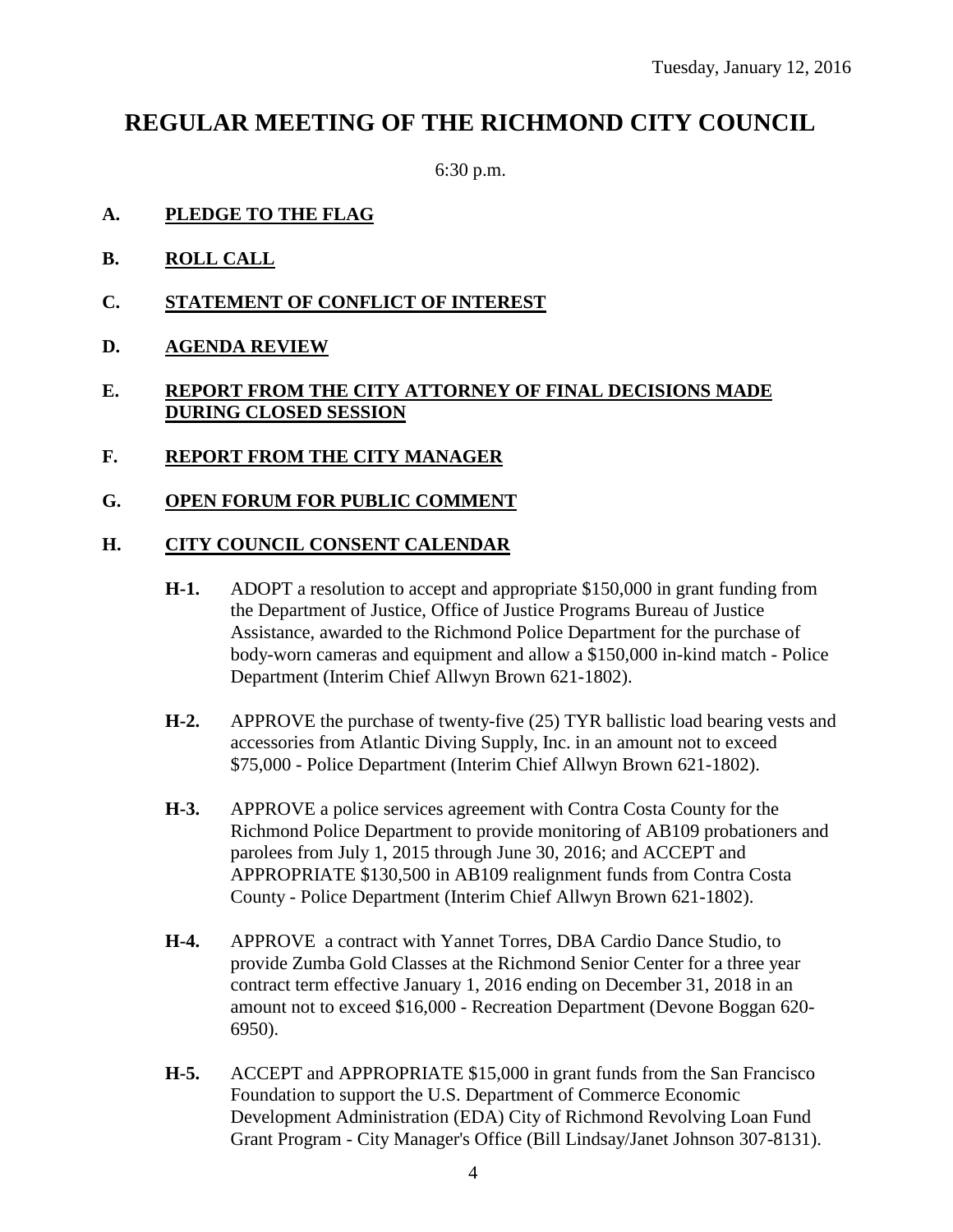- **H-6.** APPROVE a sole source maintenance agreement with Kronos, Inc. for payroll and personnel management software utilized in the Fire Department in an amount not to exceed \$21,193.26 over a three-year period ending December 31, 2018 - Fire Department (Chief Adrian Sheppard 307-8041).
- **H-7.** APPROVE a sole source contract with Ward Diesel Filter Systems for the purchase and installation of 16 "NO SMOKE" diesel exhaust removal systems to be installed on all of the Fire Department's emergency response apparatus. The purchases and installations will occur over the three-year contract period ending October 31, 2018, at a cost not to exceed \$153,108.33 - Fire Department (Chief Adrian Sheppard 307-8041).
- **H-8.** APPROVE a contract with Fleetwash, Inc. for mobile car washing services for the police department fleet from January 1, 2016 to June 30, 2016, in an amount not to exceed \$14,000 - Police Department (Interim Chief Allwyn Brown 621- 1802).
- **H-9.** ADOPT an ordinance (second reading) amending Chapter 7.102 of the Richmond Municipal Code relating to medical marijuana collectives, cultivation, manufacturing and distribution of edible medical marijuana-infused products; and ban on mobile marijuana dispensaries and mobile deliveries, reserving the City's right, as required under three new state laws, to regulate all medical marijuana operations and businesses, rather than give the State the authority to permit and regulate a variety of marijuana businesses within the City - Police Department (Interim Chief Allwyn Brown 621-1802) and City Attorney's Office (Bruce Reed Goodmiller 620-6509).
- **H-10.** ADOPT an ordinance (second reading) establishing the wages, salary, and compensation for the new classification of Lead Police Records Specialist (Salary Range No. 046: \$4,940 - \$5,873/month) - Human Resources Management Department (Lisa Stephenson 620-6600).
- **H-11.** APPROVE a contract with Keyser Marston Associates, to assist in additional tasks related to the Affordable Housing Nexus Study, in an amount not to exceed \$33,000 - Planning & Building Services Department (Richard Mitchell 620- 6706).
- **H-12.** APPROVE actions to update the Housing Advisory Commission: APPOINT Virgil Weekes, New Appointment, Seat #4, Term Expiring November 1, 2017; ACKNOWLEDGE the resignation of Barbara Sutton who was serving on seat #1 for a term ending November 1, 2017; DECLARE vacant Seat #1 of the Richmond Housing Advisory Commission and DIRECT the City Clerk to post the vacancy - Mayor Tom butt (620-6503).
- **H-13.** APPROVE actions to update the Urban Forest Advisory Committee: APPOINT Stewart Winchester, New Appointment, Seat #8, Term Expiring November 17, 2018 - Mayor Tom Butt (620-6503).